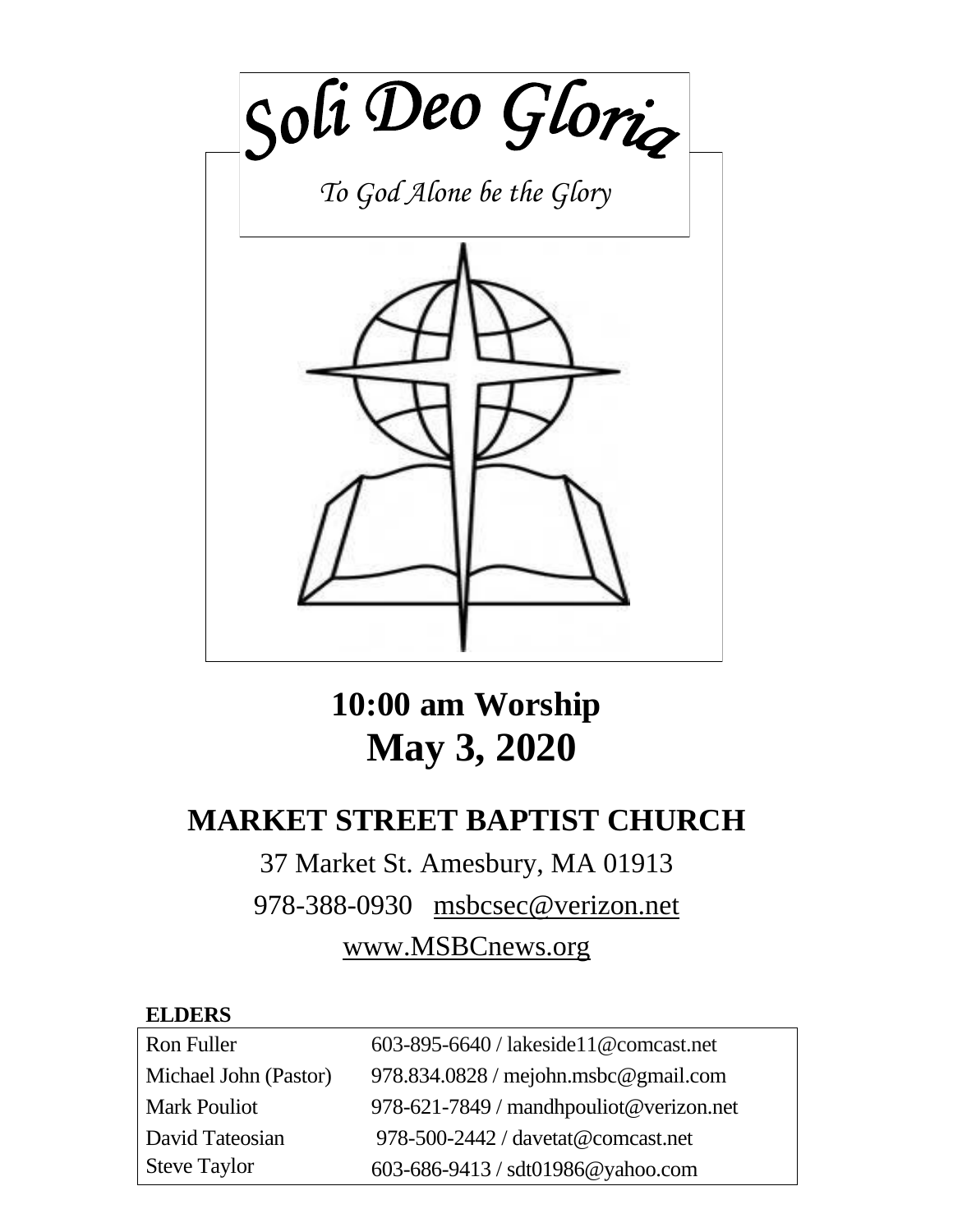*Order of Worship* 

## **Call to Worship / Responsive Reading** *Psalm 27*

The LORD is my light and my salvation; whom shall I fear? The LORD is the stronghold of my life; of whom shall I be afraid? When evildoers assail me to eat up my flesh, my adversaries and foes, it is they who stumble and fall.

## **Though an army encamp against me, my heart shall not fear; though war arise against me yet I will be confident.**

One thing have I asked of the LORD, that will I seek after: that I may dwell in the house of the LORD all the days of my life, to gaze upon the beauty of the LORD and to inquire in his temple.

## **For he will hide me in his shelter in the day of trouble; he will conceal me under the cover of his tent; he will lift me high upon a rock.**

And now my head shall be lifted up above my enemies all around me, and I will offer in his tent sacrifices with shouts of joy; I will sing and make melody to the LORD.

### **Hear, O LORD, when I cry aloud; be gracious to me and answer me!**

You have said, "Seek my face." My heart says to you, "Your face, LORD, do I seek." Hide not your face from me. Turn not your servant away in anger, O you who have been my help.

## **Cast me not off; forsake me not, O God of my salvation!**

For my father and my mother have forsaken me, but the LORD will take me in.

### **Teach me your way, O LORD, and lead me on a level path because of my enemies.**

Give me not up to the will of my adversaries for false witnesses have risen against me, and they breathe out violence. I believe that I shall look<sup>[\[f\]](https://www.biblegateway.com/passage/?search=psalm+27&version=ESV#fen-ESV-14299f)</sup> upon the goodness of the LORD in the land of the living!

### **Wait for the LORD; be strong, and let your heart take courage; wait for the LORD!**

## **Prayer of Praise & Thanksgiving**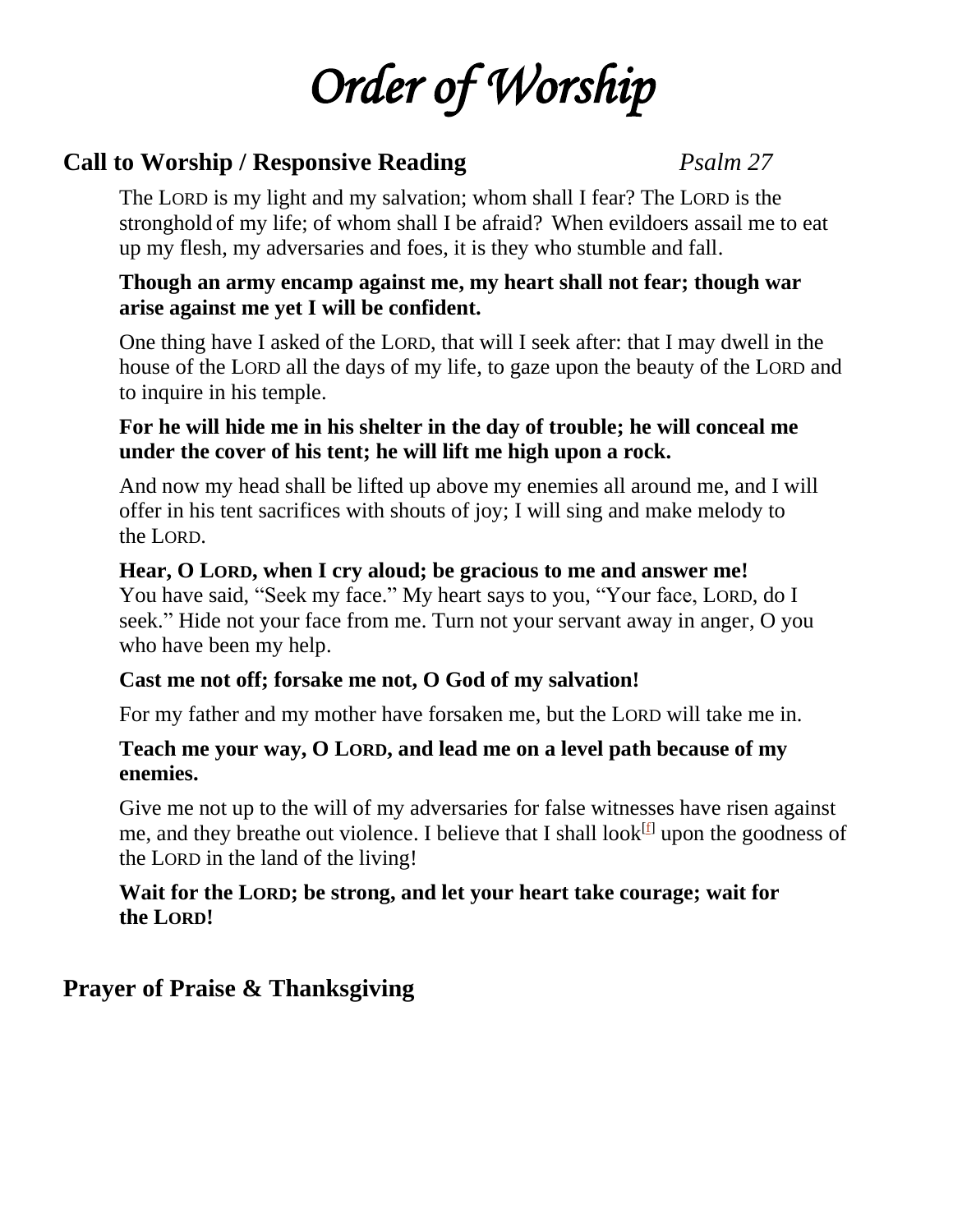## **Hymns of Praise**

**GREAT IS THE LORD** *(Hymn #61)* Great is the Lord, He is holy and just; By His power we trust in His love. Great is the Lord, He is faithful and true; By His mercy He proves He is love.

> Great is the Lord and worthy of glory! Great is the Lord and worthy of praise. Great is the Lord; now lift up your voice, Now lift up your voice: Great is the Lord! Great is the Lord!

Great is the Lord, He is holy and just; By His power we trust in His love. Great is the Lord, He is faithful and true; By His mercy He proves He is love.

> Great is the Lord and worthy of glory! Great is the Lord and worthy of praise. Great is the Lord; now lift up your voice, Now lift up your voice: Great is the Lord! Great is the Lord!

Great are You, Lord and worthy of glory! Great are You, Lord and worthy of praise. Great are You, Lord; I lift up my voice, I lift up your voice: Great are You, Lord! Great are You, Lord!

## **GREAT IS THY FAITHFULNESS** *(Hymn #96)*

Great is Thy faithfulness, O God, my Father; There is no shadow of turning with Thee. Thou changest not, Thy compassions, they fail not; As Thou hast been, Thou forever wilt be.

> *Great is Thy faithfulness! Great is Thy faithfulness! Morning by morning new mercies I see: All I have needed Thy hand hath provided; Great is Thy faithfulness, Lord, unto me!*

Summer and winter, and sprint-time and harvest, Sun, moon and stars in their courses above Join with all nature in manifold witness To Thy great faithfulness, mercy and love.

Pardon for sin and a peace that endureth. Thine own dear presence to cheer and to guide; Strength for today and bright hope for tomorrow, Blessings all mine with ten thousand beside!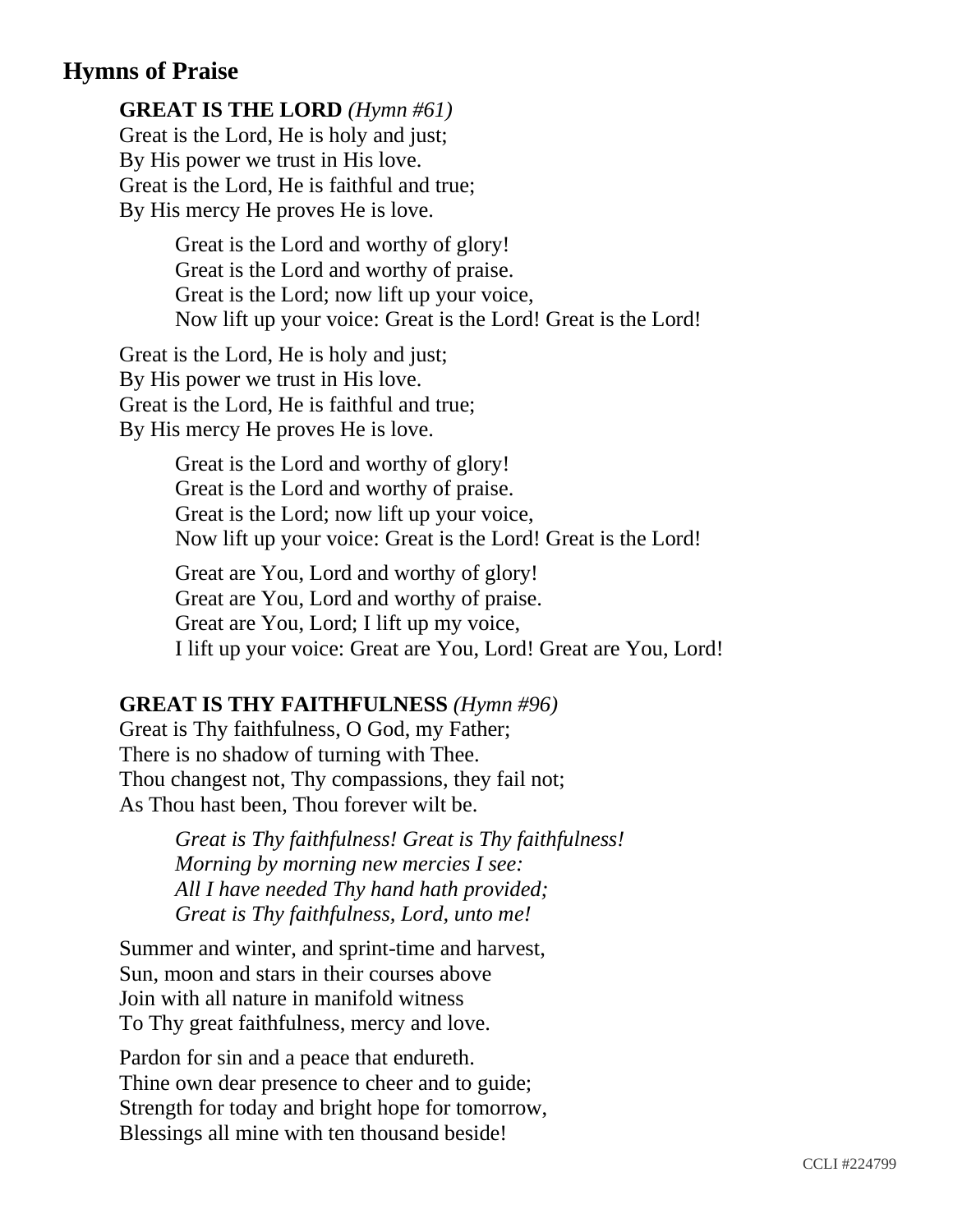## **The Law of Love for Confession** *1 Corinthians 13:4-7*

Love is patient and kind; love does not envy or boast; it is not arrogant or rude. It does not insist on its own way; it is not irritable or resentful; it does not rejoice at wrongdoing, but rejoices with the truth. Love bears all things, believes all things, hopes all things, endures all things.

## **Prayer of Confession** *from Daniel 9*

**O Lord, our great and awesome God, who keeps covenant and steadfast love with those who love him and keep his commandments, we have sinned and done wrong and acted wickedly and rebelled, turning aside from your commandments and rules.**

**To you, O Lord, belongs righteousness, but to us open shame. To you belongs mercy and forgiveness. O Lord, incline your ear and hear…For we do not present our pleas before you because of our righteousness, but because of your great mercy. O Lord, hear; O Lord, forgive. For Jesus' sake, Amen**

## **The Assurance of Pardon** *1 John 2:1-2*

My little children, I am writing these things to you so that you may not sin. But if anyone does sin, we have an advocate with the Father, Jesus Christ the righteous. He is the propitiation for our sins, and not for ours only but also for the sins of the whole world.

## **Songs of Comfort & Assurance**

## **HE WILL HOLD ME FAST** *(Matt Merker)*

1. When I fear my faith will fail, Christ will hold me fast When the tempter would prevail, He will hold me fast. I could never keep my hold…Through life's fearful path For my love is often cold. He must hold me fast

> CHORUS: He will hold me fast. He will hold me fast For my Savior loves me so. He will hold me fast

- 2. Those He saves are His delight; Christ will hold me fast Precious in His holy sight, He will hold me fast He'll not let my soul be lost. His promises shall last Bought by Him at such a cost, He will hold me fast
- 3. For my life He bled and died; Christ will hold me fast Justice has been satisfied. He will hold me fast Raised with Him to endless life, He will hold me fast Till our faith is turned to sight, When he comes at last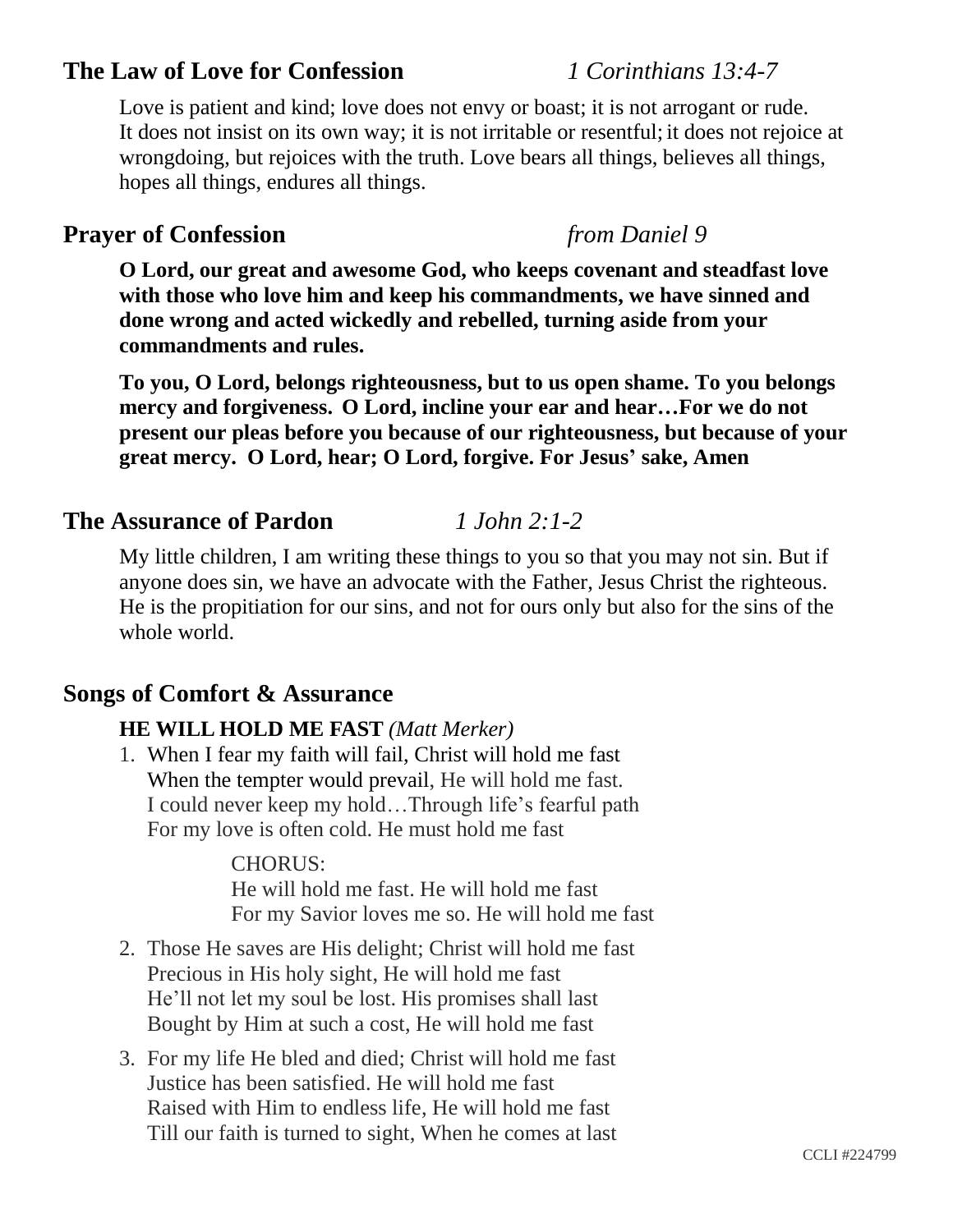### **HIS EYE IS ON THE SPARROW** *(Hymn #93)*

1. Why should I feel discouraged, why should the shadows come, Why should my heart be lonely, and long for heav'n and home, When Jesus is my portion? My constant Friend is He: His eye is on the sparrow, and I know He watches me; His eye is on the sparrow, and I know He watches me.

*Refrain:* I sing because I'm happy, I sing because I'm free, For His eye is on the sparrow, and I know He watches me.

- 2. "Let not your heart be troubled," His tender word I hear, And resting on His goodness, I lose my doubts and fears; Though by the path He leadeth, but one step I may see; His eye is on the sparrow, and I know He watches me; His eye is on the sparrow, and I know He watches me.
- 3. Whenever I am tempted, whenever clouds arise, When songs give place to sighing, when hope within me dies, I draw the closer to Him, from care He sets me free; His eye is on the sparrow, and I know He watches me; His eye is on the sparrow, and I know He watches me.

CCLI #224799

## **Scripture Readings**

### **GENESIS 22:1-19**

After these things God tested Abraham and said to him, "Abraham!" And he said, "Here I am."<sup>2</sup> He said, "Take your son, your only son Isaac, whom you love, and go to the land of Moriah, and offer him there as a burnt offering on one of the mountains of which I shall tell you." **<sup>3</sup>** So Abraham rose early in the morning, saddled his donkey, and took two of his young men with him, and his son Isaac. And he cut the wood for the burnt offering and arose and went to the place of which God had told him. **<sup>4</sup>** On the third day Abraham lifted up his eyes and saw the place from afar. **<sup>5</sup>** Then Abraham said to his young men, "Stay here with the donkey; I and the boy will go over there and worship and come again to you." <sup>6</sup> And Abraham took the wood of the burnt offering and laid it on Isaac his son. And he took in his hand the fire and the knife. So they went both of them together. **<sup>7</sup>** And Isaac said to his father Abraham, "My father!" And he said, "Here I am, my son." He said, "Behold, the fire and the wood, but where is the lamb for a burnt offering?" **<sup>8</sup>** Abraham said, "God will provide for himself the lamb for a burnt offering, my son." So they went both of them together.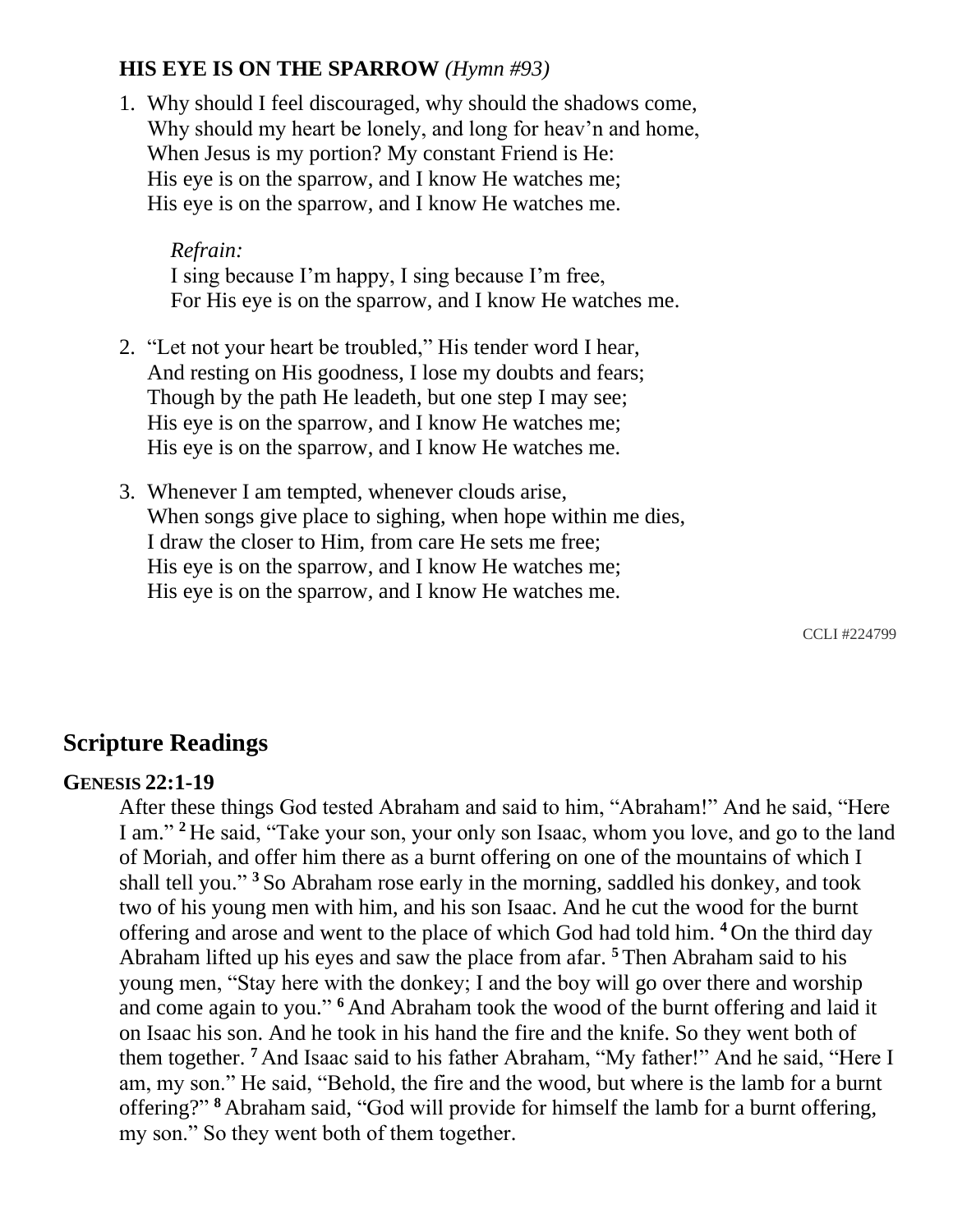**<sup>9</sup>** When they came to the place of which God had told him, Abraham built the altar there and laid the wood in order and bound Isaac his son and laid him on the altar, on top of the wood. **<sup>10</sup>** Then Abraham reached out his hand and took the knife to slaughter his son. **<sup>11</sup>**But the angel of the LORD called to him from heaven and said, "Abraham, Abraham!" And he said, "Here I am." **<sup>12</sup>** He said, "Do not lay your hand on the boy or do anything to him, for now I know that you fear God, seeing you have not withheld your son, your only son, from me." **<sup>13</sup>** And Abraham lifted up his eyes and looked, and behold, behind him was a ram, caught in a thicket by his horns. And Abraham went and took the ram and offered it up as a burnt offering instead of his son. **<sup>14</sup>** So Abraham called the name of that place, "The LORD will provide"; as it is said to this day, "On the mount of the LORD it shall be provided."

**<sup>15</sup>** And the angel of the LORD called to Abraham a second time from heaven **<sup>16</sup>** and said, "By myself I have sworn, declares the LORD, because you have done this and have not withheld your son, your only son, **<sup>17</sup>** I will surely bless you, and I will surely multiply your offspring as the stars of heaven and as the sand that is on the seashore. And your offspring shall possess the gate of his enemies, **<sup>18</sup>** and in your offspring shall all the nations of the earth be blessed, because you have obeyed my voice." **<sup>19</sup>** So Abraham returned to his young men, and they arose and went together to Beersheba. And Abraham lived at Beersheba.

### **HEBREWS 6:13-20**

**<sup>13</sup>** For when God made a promise to Abraham, since he had no one greater by whom to swear, he swore by himself, **<sup>14</sup>** saying, "Surely I will bless you and multiply you." **<sup>15</sup>** And thus Abraham, having patiently waited, obtained the promise. **<sup>16</sup>** For people swear by something greater than themselves, and in all their disputes an oath is final for confirmation. **<sup>17</sup>** So when God desired to show more convincingly to the heirs of the promise the unchangeable character of his purpose, he guaranteed it with an oath, **<sup>18</sup>** so that by two unchangeable things, in which it is impossible for God to lie, we who have fled for refuge might have strong encouragement to hold fast to the hope set before us. **<sup>19</sup>** We have this as a sure and steadfast anchor of the soul, a hope that enters into the inner place behind the curtain, **<sup>20</sup>** where Jesus has gone as a forerunner on our behalf, having become a high priest forever after the order of Melchizedek.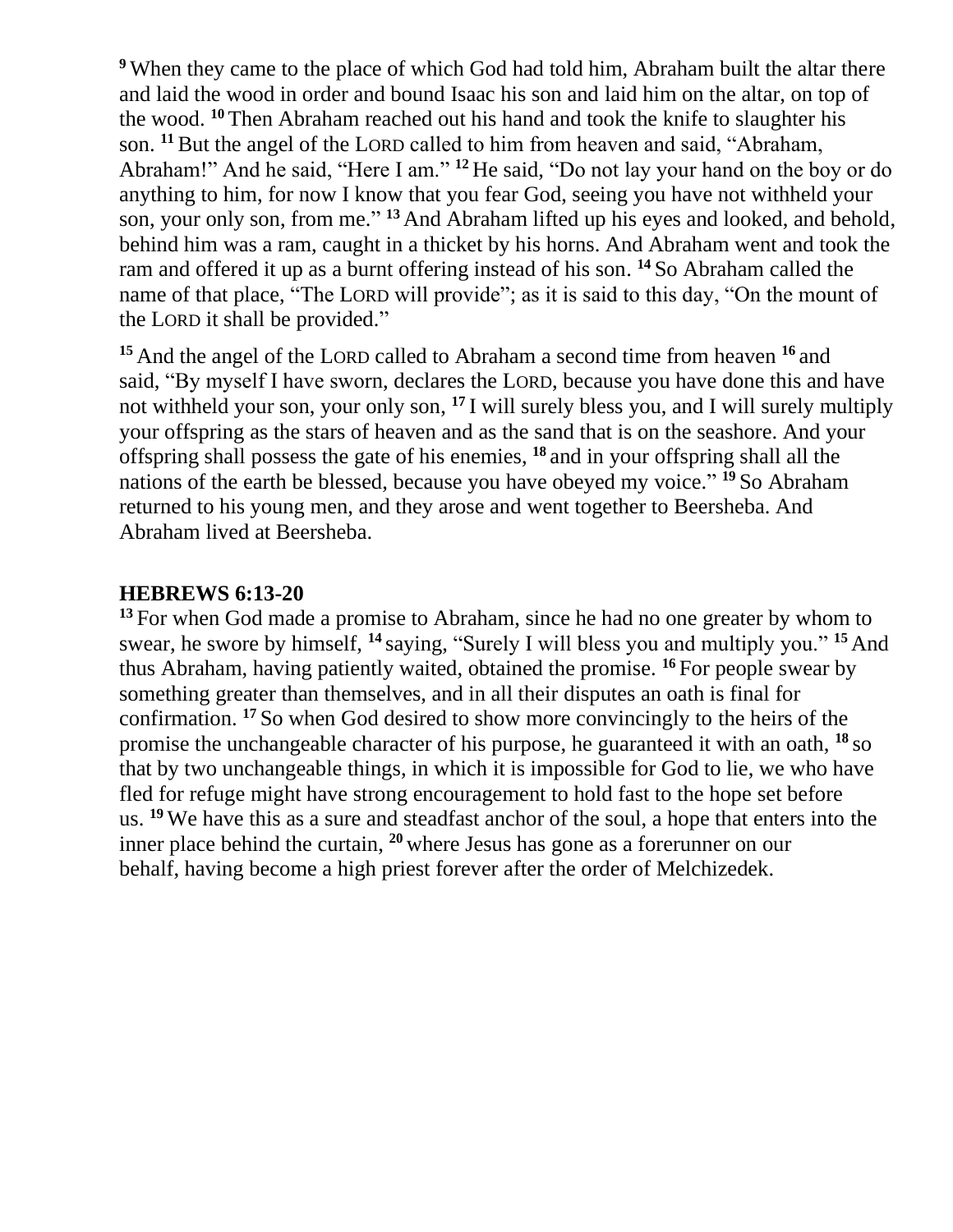- **Sermon "The Sure and Steadfast Anchor for Our Souls"** I. THE ANCHOR FOR ABRAHAM'S SOUL (Hebrews 6:13-18) A. The Two Unchangeable Things… • God's W  $-$  – He M  $a P$  to Abraham (Gen. 12:1-3) • God's C\_\_\_\_\_\_\_\_\_\_\_\_\_ – He S\_\_\_\_\_\_\_\_ an O\_\_\_\_\_\_ by Himself (Gen. 22:16-18) B. …Which Gave Abraham Strong Encouragement to Hold Fast • He was *not* anchored by what he S \_\_\_\_\_\_\_ or F \_\_\_\_\_\_\_ about H • He was anchored by what he H\_\_\_\_\_\_\_\_\_\_\_\_\_ and B\_\_\_\_\_\_\_\_\_\_\_\_\_\_ about G\_\_\_\_\_\_\_\_\_ II. THE ANCHOR FOR THE CHRISTIAN'S SOUL (Hebrews 6:19-20) A. His Eternal Promise to Us – Our Hope in Jesus • The R\_\_\_\_\_\_\_\_\_\_\_\_\_\_\_\_ of our B\_\_\_\_\_\_\_\_\_\_\_ (1 Corinthians 15) • The R  $\bullet$  of God's F  $(1$  Thessalonians 4:13-18) • The R of All C (Revelation 21-22) B. Our Eternal Security in Jesus • The Perfect L who D to S us from H • The Eternal High P who L to B us to H
	- C. Learning How to Cast Anchor (Philippians 4:4-9)

• R\_\_\_\_\_\_\_\_\_\_\_, P\_\_\_\_\_\_\_\_\_\_ and Give T\_\_\_\_\_\_\_\_\_\_\_\_ in Jesus *Always*!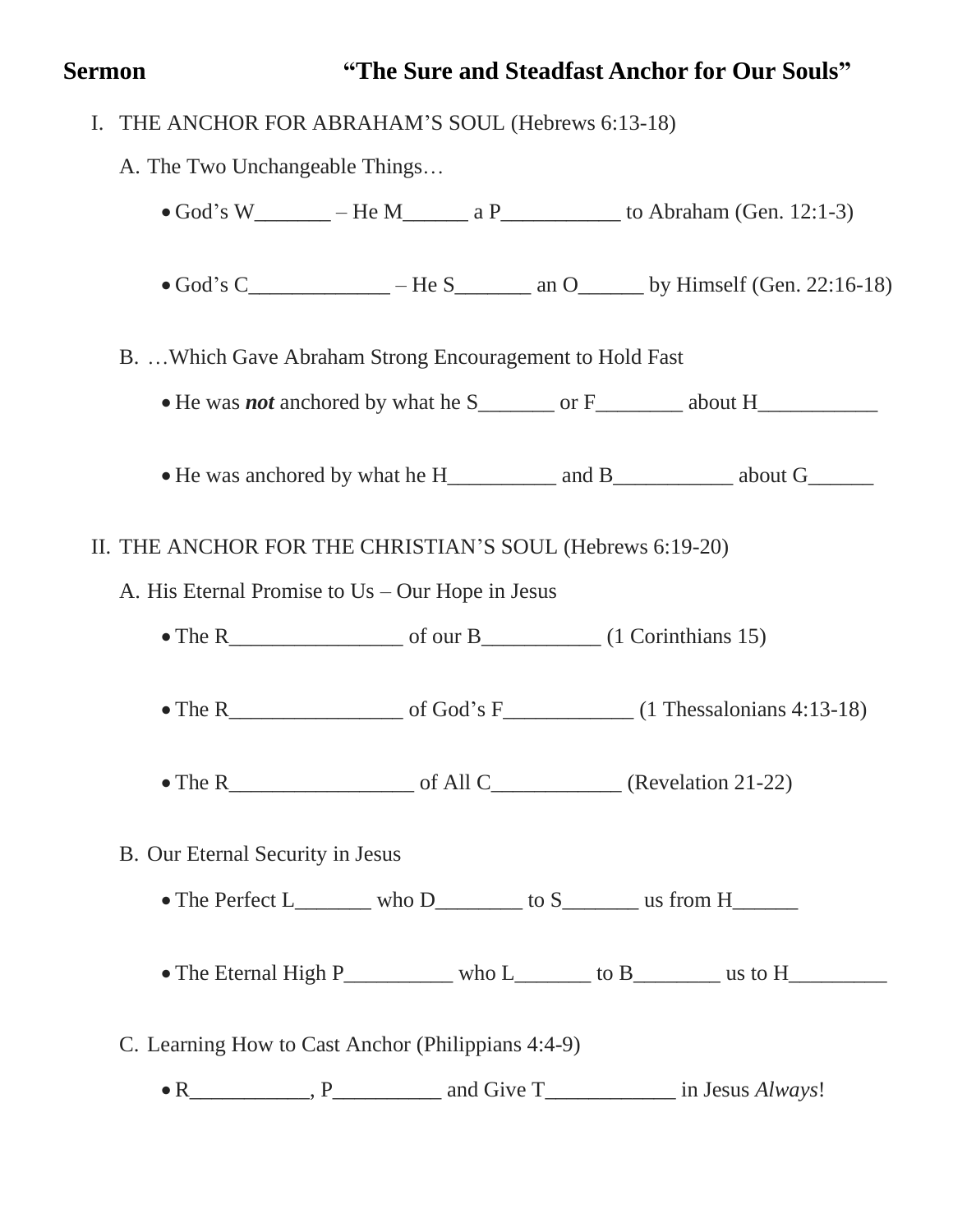## **Hymn of Response**

### **CHRIST THE SURE AND STEADY ANCHOR** *(Matt Papa / Matt Boswell)*

Christ the sure and steady anchor, In the fury of the storm; When the winds of doubt blow through me, And my sails have all been torn. In the suffering, in the sorrow, When my sinking hopes are few; I will hold fast to the anchor, It will never be removed.

Christ the sure and steady anchor, While the tempest rages on; When temptation claims the battle, And it seems the night has won. Deeper still then goes the anchor, Though I justly stand accused; I will hold fast to the anchor, It shall never be removed.

Christ the sure and steady anchor, Through the floods of unbelief; Hopeless somehow, O my soul, now, Lift your eyes to Calvary. This my ballast of assurance, See his love forever proved. I will hold fast to the anchor, It will never be removed.

Christ the sure and steady anchor, As we face the wave of death; When these trials give way to glory, As we draw our final breath. We will cross that great horizon, Clouds behind and life secure; And the calm will be the better, For the storms that we endure.

Christ the shore of our salvation, Ever faithful, ever true! We will hold fast to the anchor, It shall never be removed.